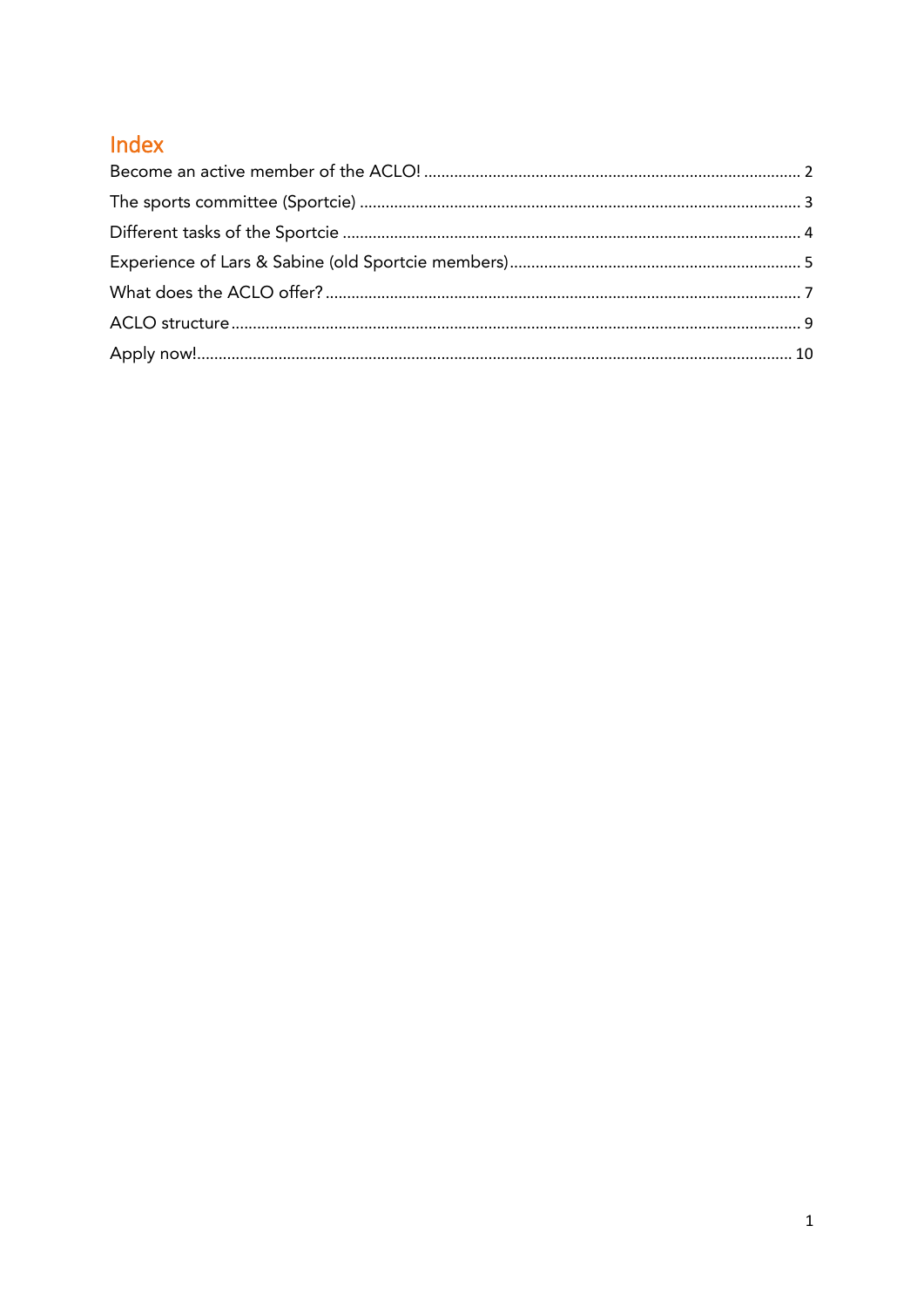## <span id="page-1-0"></span>Become an active member of the ACLO!

The ACLO gives you the opportunity to join one of the many committees. You can develop yourself on a personal level during a committee year and it is a fun way to develop yourself on a personal level of the committee year and it is a function of the state of the model model in way to the model model in way to the model model in way to the model model in way to the model was a fund w meet new people. Besides that it also looks good on your resume!

Would you like to join a committee of the largest student sport organization of Europe? Do you like to organize open competitions and tournaments? Then the Sportcie is looking for you! The Sportcie is responsible for the organization of various  $S_{\text{S}}$  contains and overtext the ACLOL open competitions and events at the ACLO!

Send your motivation letter and your resume to [ci@aclosport.nl](mailto:ci@aclosport.nl)

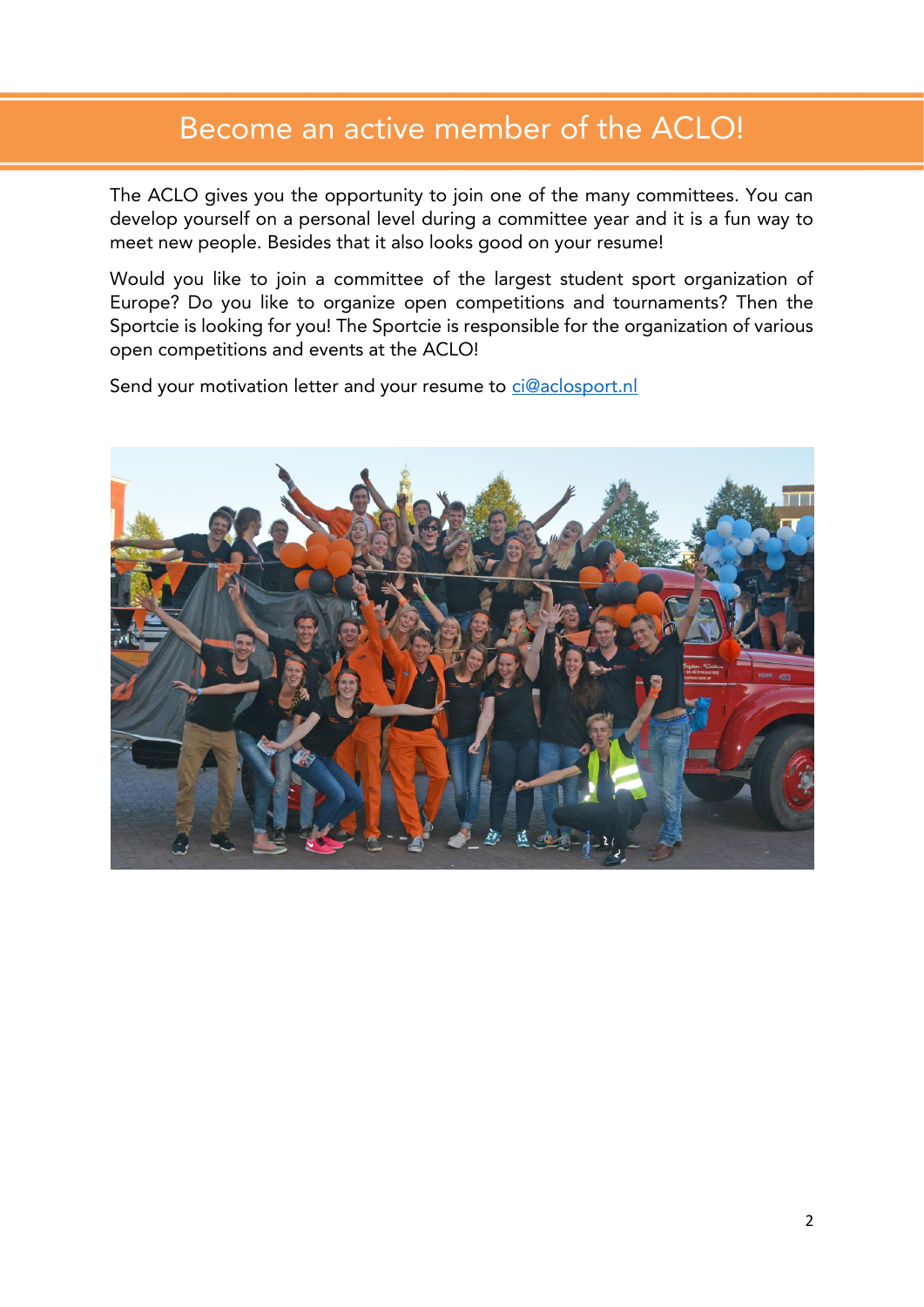## <span id="page-2-0"></span>The sports committee (Sportcie)

The sports committee (Sportcie) is one of the ACLO committees. The Sportcie organizes the open competitions of the ACLO. One of the most important tasks of the Sportcie is organizing the open futsal competition. There is plenty of room for new ideas, so you could definitely set up some different open competitions or tournaments. You can think of an open court soccer competition, a field hockey  $\frac{1}{2}$ competition or even an open squash- or beach tournament.

You don't only organize and set up the competitions and tournaments, the Sportcie is also present at the days the competitions are held. The Sportcie ensures that the materials are at the right place and that nothing goes wrong. The results are also materials are at the right place and the right place and the right place and the results are also results are also results are also results are also results are also results are also results are also results are also resul processed by the Sportcie during the competition.

In addition, the Sportcie can be asked to support the coordinator internal affairs during the organization of other sport events. during the organization of other sport events.

Goals of the Sportcie:<br>- Organizing open competitions, tournaments and sports events. - Organizing open competitions, tournaments and sports events.

Time to spent:<br>You will spend about 4 hours a week, but due to the different kind of projects it could be very different each week. In the weeks before a competition the Sportcie will  $\mathbf{F}$  and more time to achieve to organize this spend more time together to organize this.

# Activities/ events of the Sportcie:

- 
- Now competitions and ow - New competitions and events and events and events and events are a set of the set of the set of the set of the set of the set of the set of the set of the set of the set of the set of the set of the set of the set of the

The Executive Board can ask the Sportcie to help them (when needed) with other activities then mentioned before.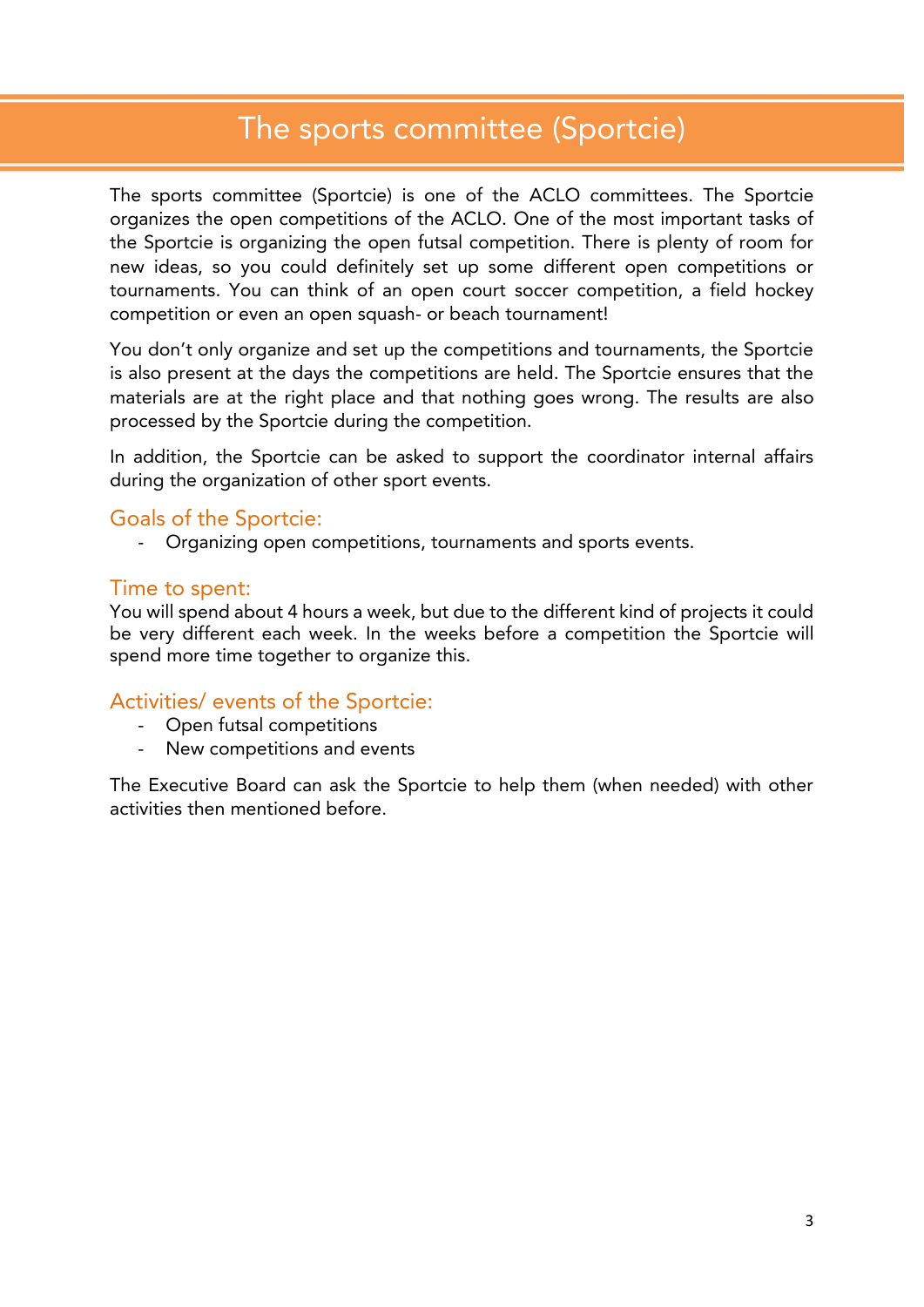## <span id="page-3-0"></span>Different tasks of the Sportcie

Within the Sportcie there are several functions. Each function has a number of tasks and responsibilities. In addition to the permanent duties and functions, everyone  $\frac{1}{2}$  below that  $\frac{1}{2}$  is the permanent duties and functions and functions. helps with the organization of the various competitions and tournaments.

- Leading the committee
- Keep an overview
- Ensure team building
- Responsible for the transfer documents
- Keep in touch with the coordinator internal affairs of the Executive Board of the According to the According to the According to the According to the According to the According to the According to the According to the According to the According to the According to the According to the According to t

### **Secretary**

- Managing the Sportcie e-mail
- Responsible for the transfer documents
- Coordinate general administration and minutes

- Making a budget
- Financial administration
- Keep in touch with the treasurer of the Executive Board of the ACLO

- Thinking of marketing actions to attract participants for the competitions
- Responsible for the Facebook page
- Responsible for posters and flyers of the competitions
- Keep in touch with the coordinator PR & marketing of the Executive Board <u>of the ACLO and</u>

Do you prefer a function? Mention this in your motivation letter!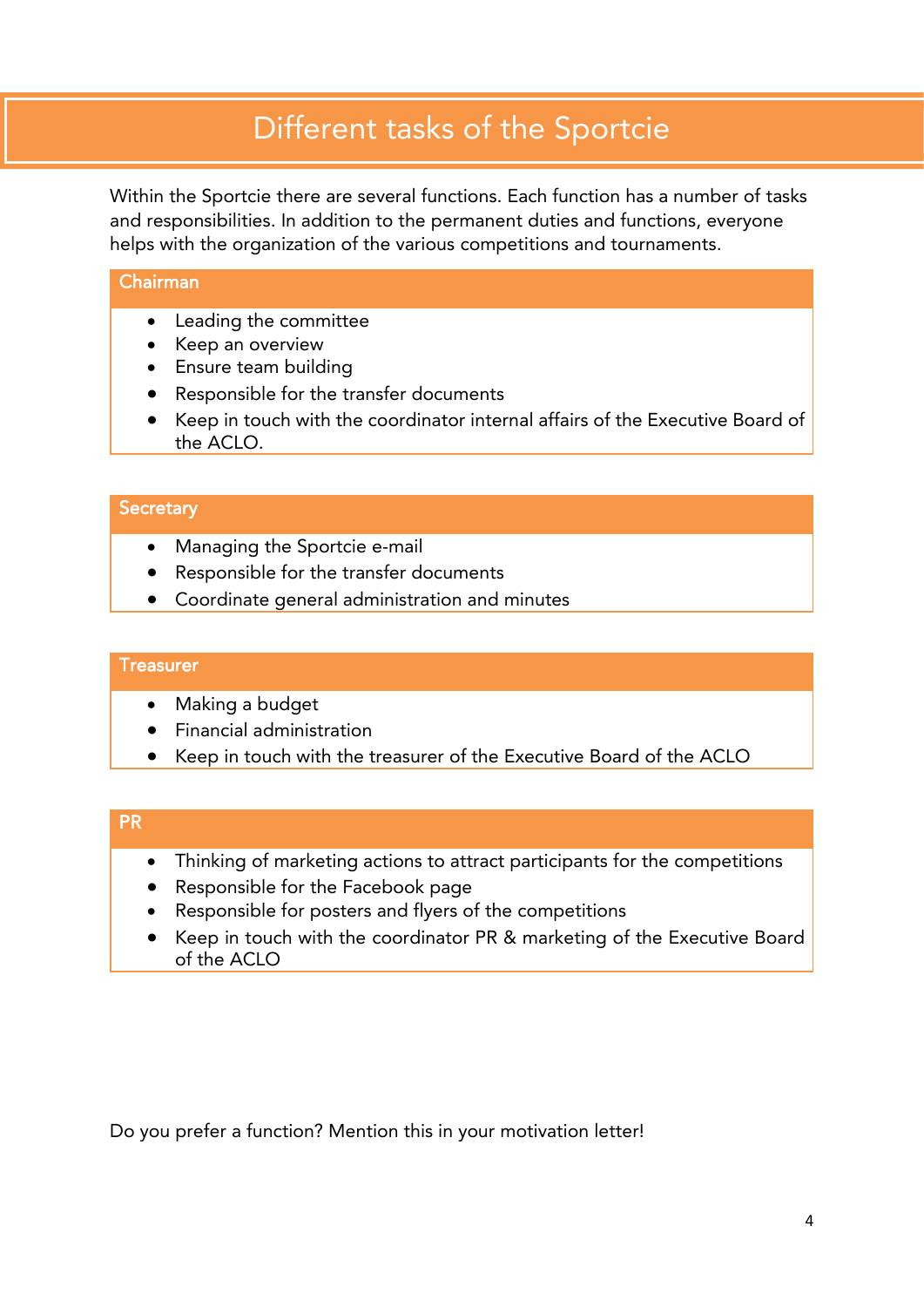## <span id="page-4-0"></span>Experience of Lars & Sabine (old Sportcie members)

When I returned to Groningen after my exchange year I went looking for committee work. I soon noticed the Sportcie of the ACLO: organizing sports activities that seemed fun to me! And the committee year certainly didn't disappoint me: in addition to the regular competitions that had to be organized, we were completely free to use our own creativity for new competitions, which led to a dodgeball tournament! You will organize these competitions with your committee members. The ACLO board  $\frac{1}{2}$  or  $\frac{1}{2}$  or  $\frac{1}{2}$  or  $\frac{1}{2}$  or  $\frac{1}{2}$  organizes the members. The ACLO board board board board board board board board board board board board board board board board board board board board board b  $\sum_{i=1}^n$ combination!

 $S = \frac{1}{2}$ 

During my study, I was looking for a nice committee to join. I really like sports, maybe even too much, because I never know which sports club I want to join. When I heard about the Sportcie of the ACLO, I knew immediately, this is a committee that really suits me! I was very pleased to organize the open competitions and tournaments. I even participated several times myself. Developing myself, having a lot of fun and even participated several times myself. Developing myself, having a lot of fun and play different kind of sports made it a great year.

In short: apply for the Sportcie!

```
Lars Zoete - 24 - Sportcie '15 -'16
```
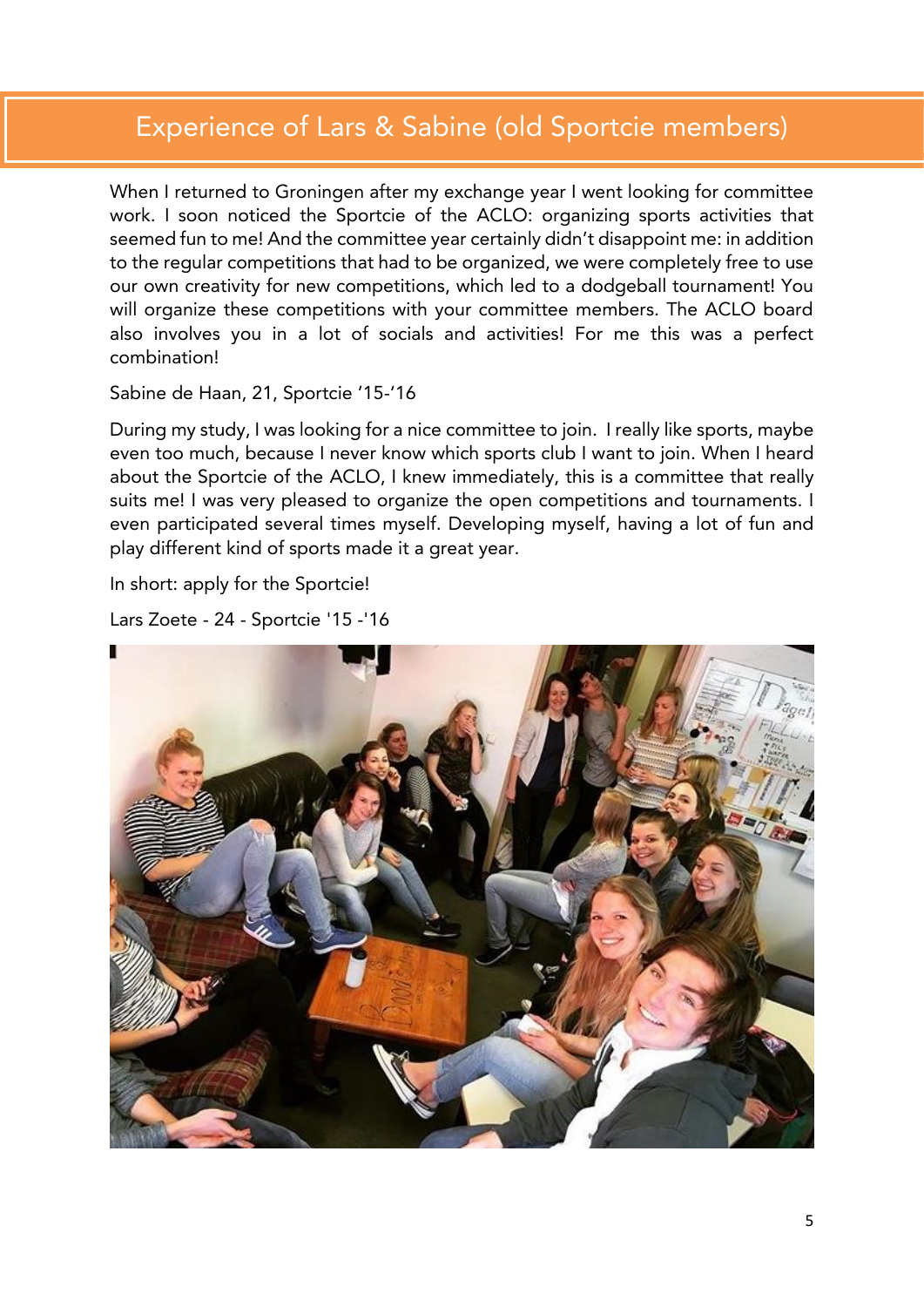## About the ACLO About the ACLO

The ACLO is the overarching student sports organization of the University of Groningen and the Hanze university of applied sciences and for the 50 sports clubs  $\frac{1}{2}$  of the ACLO. For the students of both organizations the ACLO offer sports in many of the ACLO of the students of the students of the students of the ACLO of the ACLO of the ACLO of the ACLO of different ways.

The ACLO was founded in 1945 and is the largest overarching student sport organization of the Netherlands. The ACLO represents the student sport of Groningen on a national level. At this moment more than 19.000 students sport at the ACLO for only  $£59,95$  a year. The ACLO is there for the most important supplier the ACLO for the ACLO is the ACLO is the most include the most important suppliers in the most important suppliers in  $\frac{1}{2}$ of sports for students in Groningen.

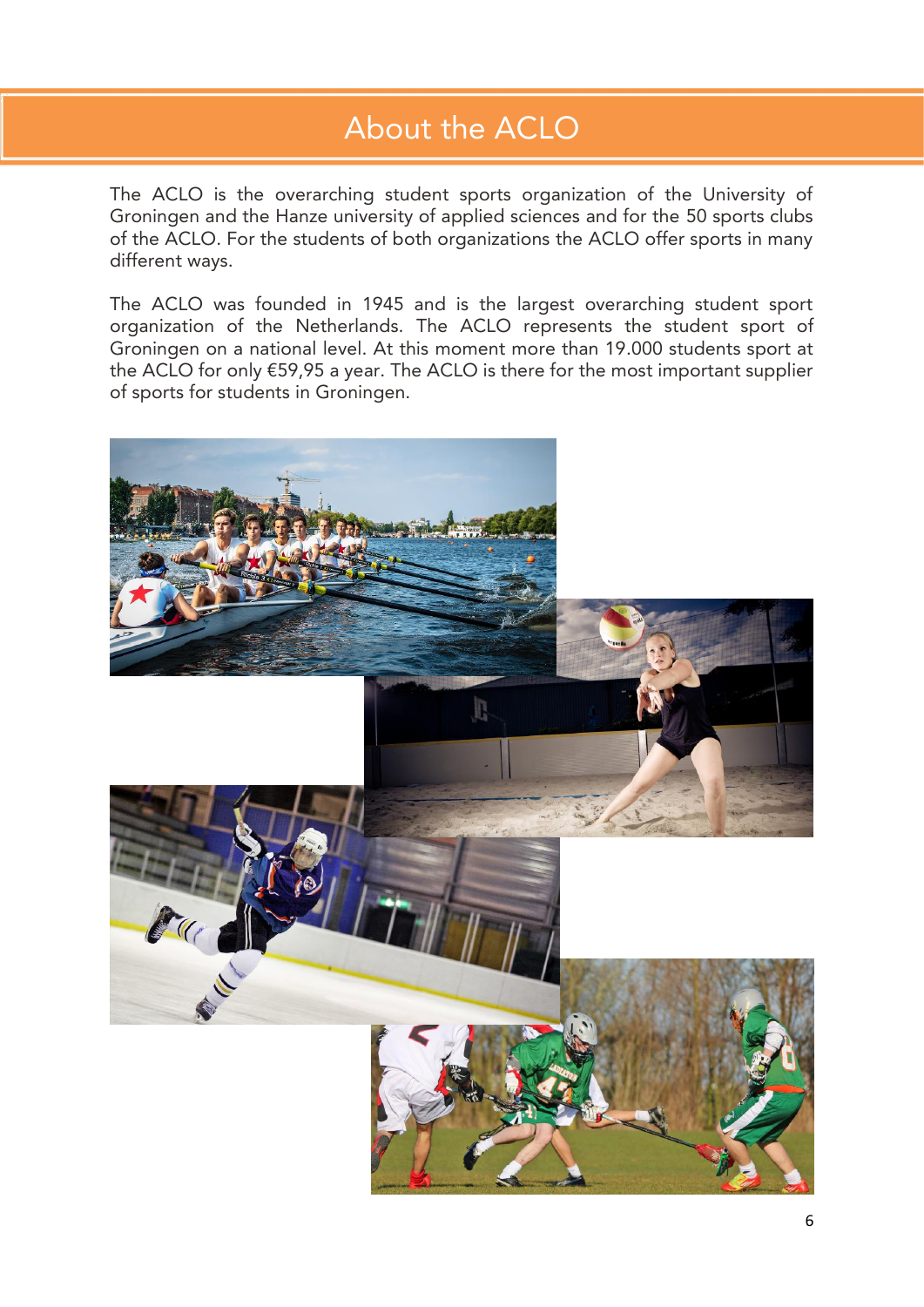## <span id="page-6-0"></span>Free reservations:

ACLO-members have ACLO Members have the opportunity to book a half, court of field at the ACLO.<br>Sports Centre Sports Centre.

Group lessons and open hours:<br>Group lessons and open hours are given throughout the year and are in most cases accompanied by a sports coach. There are about 20 group lessons or open hours scheduled each day. You don't need to register in advance at the Zernike location. Participation is entirely voluntarily and you can work out at your own level. In the WAS and at ACLO Station you must reserve a ticket before you join a group lesson or open. hour. Examples of group lessons and open hours are: bodyfit, swimming, soccer, hour. Examples of group lessons and open hours are: bodyfit, summing, soccer,  $s_p$  is circuit training and and aquarobic training and and aquarobic set of  $\mathcal{L}$ 

## Courses:

The ACLO offers the ACLO-members free five- and ten-week courses. After the course they will know the basics of the sport in question and be able to play the sport on their own. Examples of courses taught at the ACLO are: water skiing, golf, sport on the Courses of Courses of Courses the Acceptures of Courses the ACLO and the ACLO are: water section of  $\frac{1}{2}$ ,  $\frac{1}{2}$ ,  $\frac{1}{2}$ ,  $\frac{1}{2}$ ,  $\frac{1}{2}$ ,  $\frac{1}{2}$ ,  $\frac{1}{2}$ ,  $\frac{1}{2}$ ,  $\frac{1}{2}$ ,  $\frac{1}{2}$ , gliding, tennis, football, dance, shooting, skydiving and karate.

Sports Associations:<br>Besides the group lessons, open hours, courses and free reservations it is possible for an ACLO-member to join one of the sport associations. There are 49 different sport associations affiliated to the ACLO. sport associations affiliated to the ACLO.

Events:<br>The ACLO organizes several events during the year for her (potential) members  $\frac{1}{2}$ like:

- The ACLO-Vitalisloop:<br>The ACLO-Vitalisloop is an open running contest which is organized in collaboration with the association G.S.A.V. Vitalis. The contest is organized twice a year; once in preparation for the 4 Miles of Groningen and once in preparation for the Batavierenrace. Batavierenrace.

- The ACLO-Sportsgala<br>The gala committee (Galacie) organizes the ACLO-Sportsgala in February. During this gala the winners of the Sports prize election will be announced. gala the winners of the Sports prize election will be announced.

## Board/committee activities

During the year there are various activities and get-togethers organized for the active members of the ACLO (committee members and the ACLO boards). members of the ACLO (committee members and the ACLO boards).

- 'Athenesperen'<br>e is a snorts davs fr This is a sports days for students who are in the final stage of their secondary school.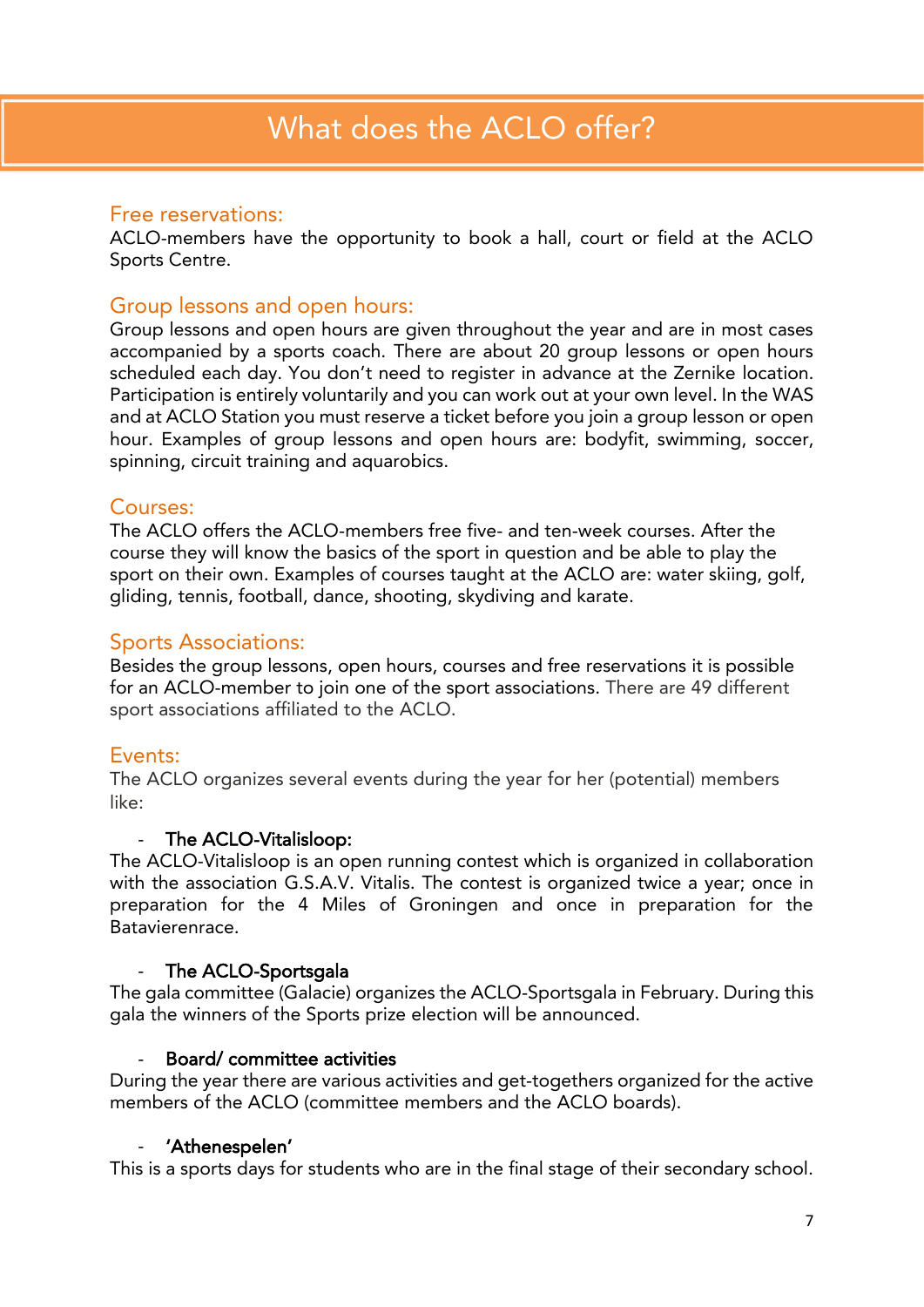## $\omega_{\rm{max}}$

- 'Bestuursspelen'<br>The Activity committee (Accie) organizes in May/June the 'Bestuursspelen' at the ACLO. This is a tournament for all the boards of the sports associations. ACLO. This is a tournament for all the boards of the sports associations.

### - ESN meets ACLO:

This is a sports day which is held twice a year for the international students in Groningen. The purpose of this event is that international students get to know the Groungen. The purpose of this event is that international students get to them the<br>ACLO. The event takes place during the introductionweek of FSN. ACLO. The event takes place during the introductionweek of ESN.

### $\mathbf{r}$

- Healthweek<br>Annually the Health committee (Healthcie) organizes two weeks that are completely dedicated to Healthy Ageing: the Healthweeks. During these weeks we will pay attention to the various aspects of a healthy lifestyle, ranging from nutrition, sports and exercise to mental health. and exercise to mental health.

### $\Delta \sim 10$

- 'Kaderdag'<br>The Activity committee (Accie) organizes the 'Kaderdag' in November. During this The Activity committee (Acciencia) organizations and the boards of the associations are option some workshops and lectures day the boards of the associations are getting some workshops and lectures.

### **KEI-week**

The ACLO is present at 3 activities during the KEI-week.

- 1) Information market: this information market takes place on the 1st day of the KEI-week and is intended to give the 'KEI-lopers' an idea of what they can do in Groningen.
- 2) Sportplaza: during the KEI-week there is a sports market organized at the  $2$ ) sportplaza: during the KEI-kinesis matrix at the KEI-longs are netting there first impression of the ACLO this ACLO. The KEI-lopers are getting there first impression of the ACLO this
- day.<br>3) KEI-Parade: this is a parade through the city center of Groningen.  $\frac{3}{2}$

### **KISS**  $\mathcal{L}^{\mathcal{L}}$

The purpose of this event is to introduce non ACLO-members to the ACLO. It's a<br>big sports day with various tournaments, workshops and open hours where studer big sports day with various tournaments, workshops and open hours where students can participate.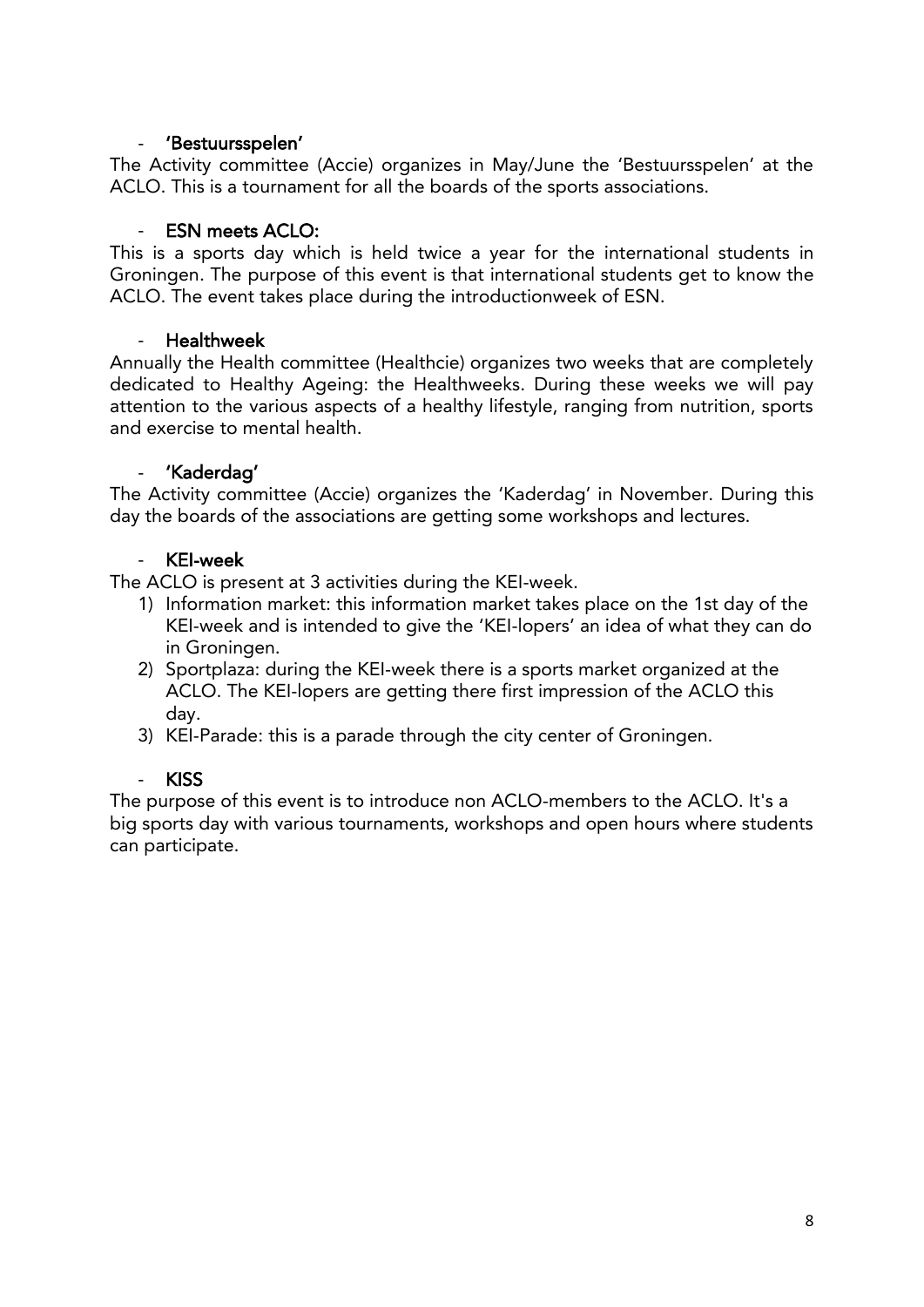<span id="page-8-0"></span>General Board of the ACLO:<br>The General Board is the institution that controls the Executive Board. Every year the General Board consists of 11 students who have meetings at least seven times  $\frac{1}{2}$  sectional Board consists of 11 statements who have meetings at least seven times a year. They have a voice in intervent is the ACLO and control its unit is the ACLO and control its control its long term policy.

Executive Board of the ACLO:<br>The Executive board is a full time board and are concerned with the daily affairs of the ACLO. The Executive Board is, among other things, responsible for the sports offer and sports time table, the distribution of grants and the representation of the of the distribution of the distribution of the distribution of the distribution of the representation of the representation of the representation of the representation of the representation of the representation of the rep Groningen student sports in Groningen and on a national level.

Committees of the ACLO:<br>The ACLO is an organization for and by students. Besides the Executive and General Board there are several committees who organize events, do promotional activities and so on. All of these committees have their own tasks and responsibilities. The committees of the ACLO are: The ACLO-Mediateam, Activity committee (Accie), committee (Healthrie), Sportrie, Galacie, Corie and the ACLO-Denktank Health committee (Healthcie), Sportcie, Galacie, Cocie and the ACLO-Denktank.